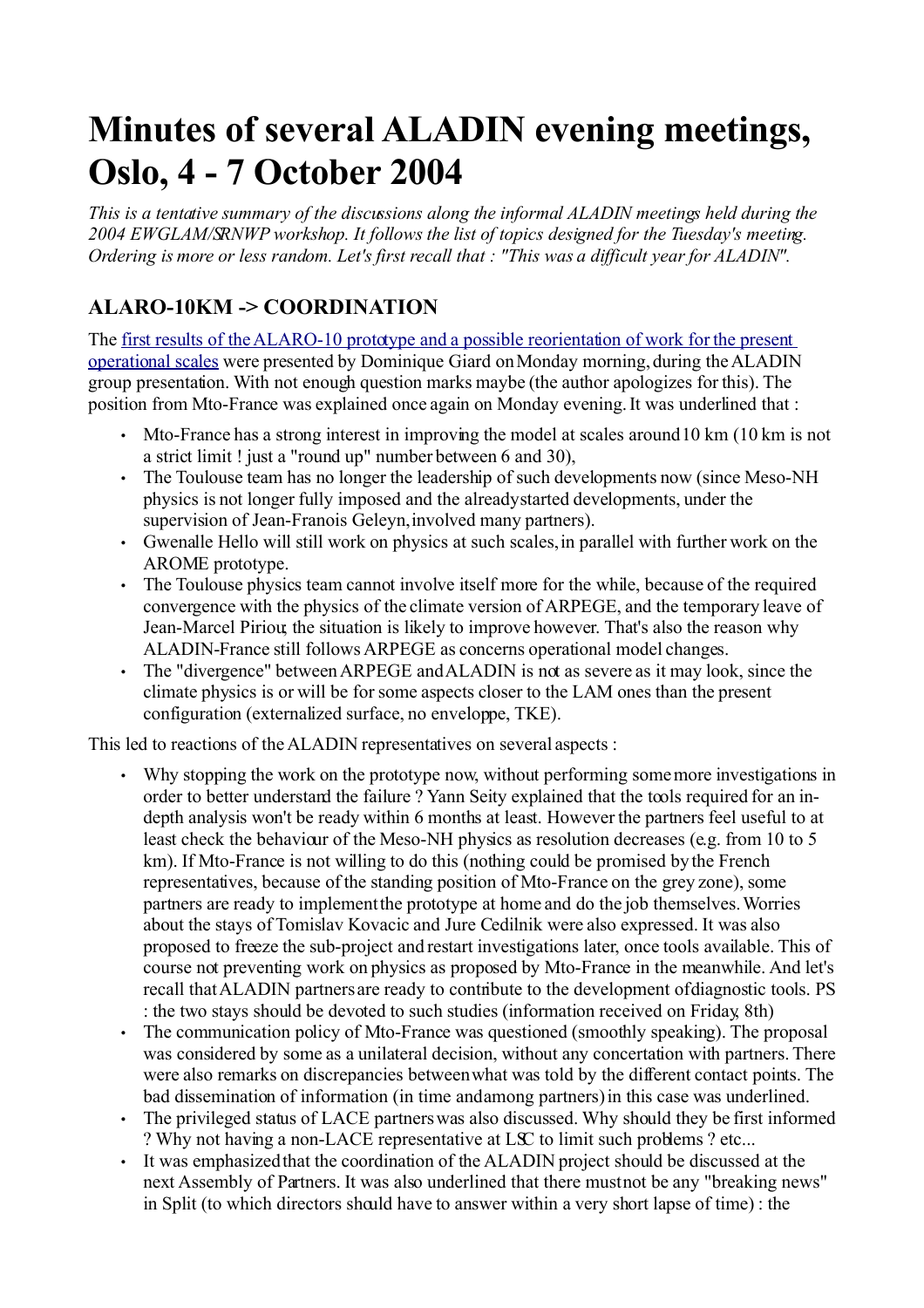presentation of the proposal to stop/redirect the ALARO-10 sub-project shall be carefully prepared (politically). - The ALADIN work-plan should be discussed (within scientists) and updated in Split (the next meeting), at least to introduce this new feature and help LACE preparing its own annual work plan.

#### **TRAINING IN 2005 + WORKSHOPS**

The following topics of interest for training were identified :

- NH dynamics (how to runit)
- Meso-NH physics (useful anyway)
- maintenance-1 (Claude Fischer's idea) : how to run the prototype
- $\cdot$  maintenance-2 : same content as the previous training course

The following partners are ready to organize a training course:

- $\cdot$  Cz (NH)
- Ro
- Si (physics)
- Fr if necessary

Some informations on workshops in 2005 (to be completed by the SRNWP list) :

- Hu is willing to organize a workshop on data assimilation and LEPS, rather than a training course on maintenance.
- HIRLAM will organize a workshop on mesoscale modelling

The following points were also mentioned :

- the scientific NH documentation should be put on the ALADIN web site (or its location more clearly indicated if already available)
- -> Dominique Giard to check it with Patricia Pottier and Pierre Bnard
- the access to the documentation on the ALADIN vs GMAP web site will be reorganized (next priority for the web sites)
- there is some Meso-NH documentation on physics already available -> Dominique Giard to find the location and send it to ALADIN partners
- LA (Laboratoire d'Arologie) is a priori ready to help to training courses on Meso-NH physics
- more concertation between LACE and the other partners (and maybe also within LACE) would be welcome in this domain.

Conclusion: A list of all possible training topics will be prepared and send to ALADIN and HIRLAM partners, who should return their priorities. This should be completed by a list of workshops. -> action Dominique Giard ?

#### **CYCLES 28T1 AND 28T3**

Maria Derkova presented the answers to her mail. Dominique Giard gave additional informations on the situation in Tunisia (already on 26T1) and Morocco. Changes in the namelists were also discussed during tea/coffee breaks. Cost problems were encountered for configuration 927 on NEC and Fujitsu (at least). Croatia underlined that a significant extra-cost will prevent them moving to the most recent cycles, since they have already reached the limits of their computer.

-> Maria Derkova will prepare and send a report on the status of the implementation of cycles 28T1 or 28T3.

PS : sent on Tuesday, 12th

-> Dominique Giard will contact Francois Bouyssel in order to describe the namelist changes, including changes in default values between cycles 25T1 and 28T1-3), and the required changes in clim files too.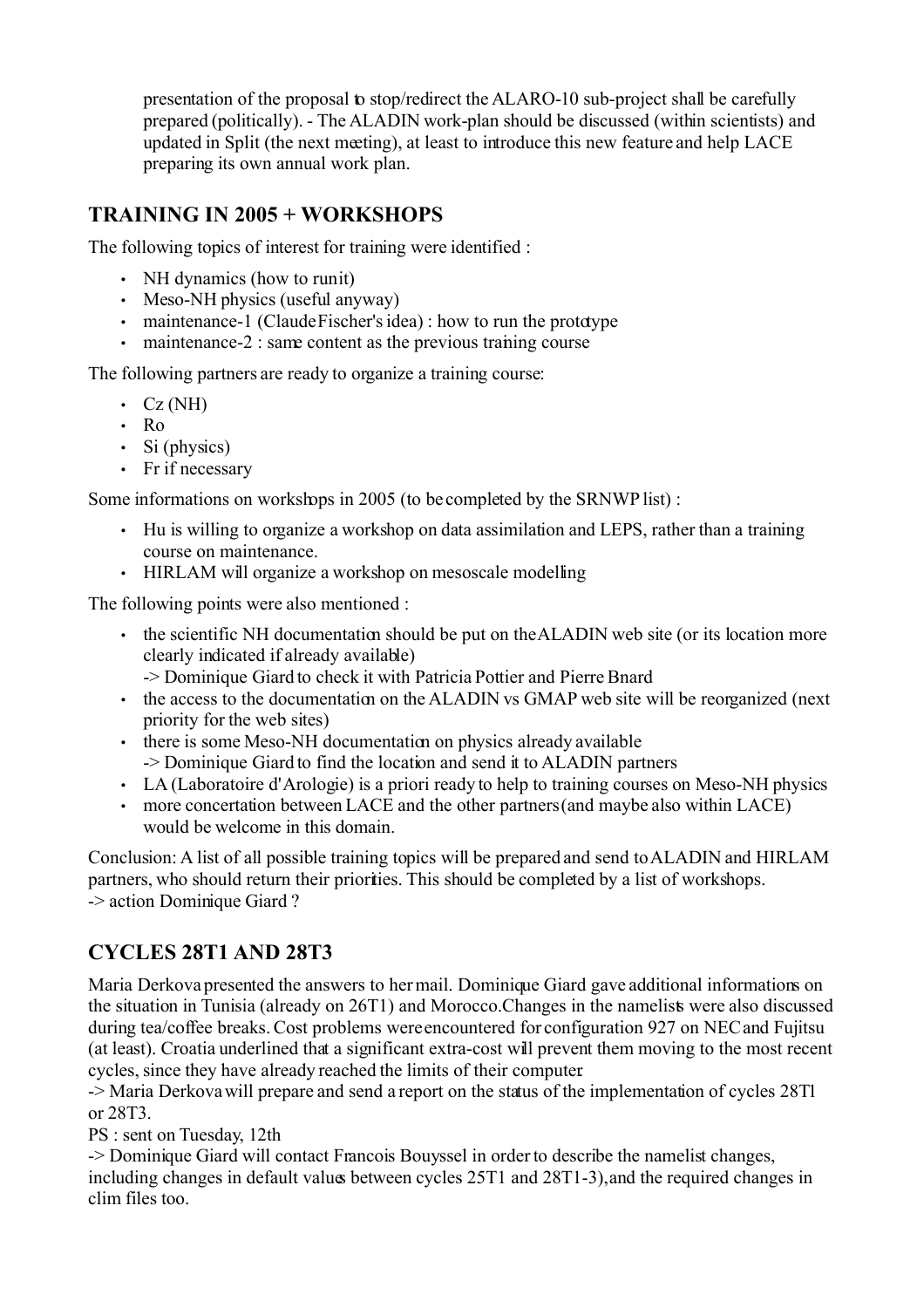## **ALADIN AT ECMWF**

Some advertising, for some persons missed the information (skipped the paper) in the last Newsletter. Yong Wang is interested in implementing also configuration 901 (for MAP downscaling?). He will contact Ryad El Khatib and do the job in cooperation with him. It was emphasized that only 5 partners (Au, Be, Fr, Pt) can benefit from this opportunity, since the enlargement of EU didn't change the situation of Associated members at ECMWF (no access to computing ressources). A solution could be to propose a project in cooperation with some Full members next year.

## **COOPERATION WITH HIRLAM**

Introduced by Per Unden, who was invited to the Tuesday's meeting. HIRLAM is willing to start a more in-depth cooperation as soon as possible. Some HIRLAM scientists already attended or will attend ALADIN training courses or workshops. On the reverse,ALADIN partners are interested in learning more on some HIRLAM specificities (e.g.4D-Var). The results of the first experiments at 2.5 km performed with ALADIN by HIRLAM people will be published in the HIRLAM Newsleter. This was felt as a success by ALADIN partners. Some details of the participation of Per Unden and Jeannette Onvlee to the Split assembly were also arranged. More informations afterwards ...

#### **MAP FDP**

It was felt necessary to have at least one operational ALADIN model contribute to this last part of the MAP project. Some LACE countries intend to participate, and Yong Wang will be the corresponding LACE coordinator. All the more since ALADIN participated to the campaign, especially with the dissemination of standard and additional ALADIN/LACE products. Hans Volkert, the new MAP project leader, forgot to mention it in his presentation but apologized afterwards. Mto-France considers a participation with AROME.

-> exchanges with Yong for those interested

-> having Franois Bouttier contact Yong Wang (action Dominique Giard)

#### **LEPS LECTURES IN VIENNA**

Some more advertising after the mail sent by Yong Wang on September 15th. PS : Some more information was sent on Monday, 11th.

## **LAM SURFACE ANALYSIS**

There is still a strong interest in having a fine scale surface analysis, especially for snow cover. On the other side, there is no plan for an operational soil/surface assimilation in ALADIN-France : the PROC team lacks of manpower and has already to manage the global one, ALADIN-France 3D-Var will use interpolated surface fields fromARPEGE as in dynamical adaptation one. Thus it was proposed than e.g. Hungary, already running such an assimilation suite, could take over the leadership and organize the work (with still help and advise from Mto-France). An intensive cooperation with HIRLAM, who developed advanced softwares in this domain, is required.

#### **VERIFICATION PROJECT**

Still in test phase : 8 partners are contributed, whereas a minimum of 5 was required. So it is ok for the while.

PS : Jean Quiby is willing to launch a similar project at the SRNWP scale.